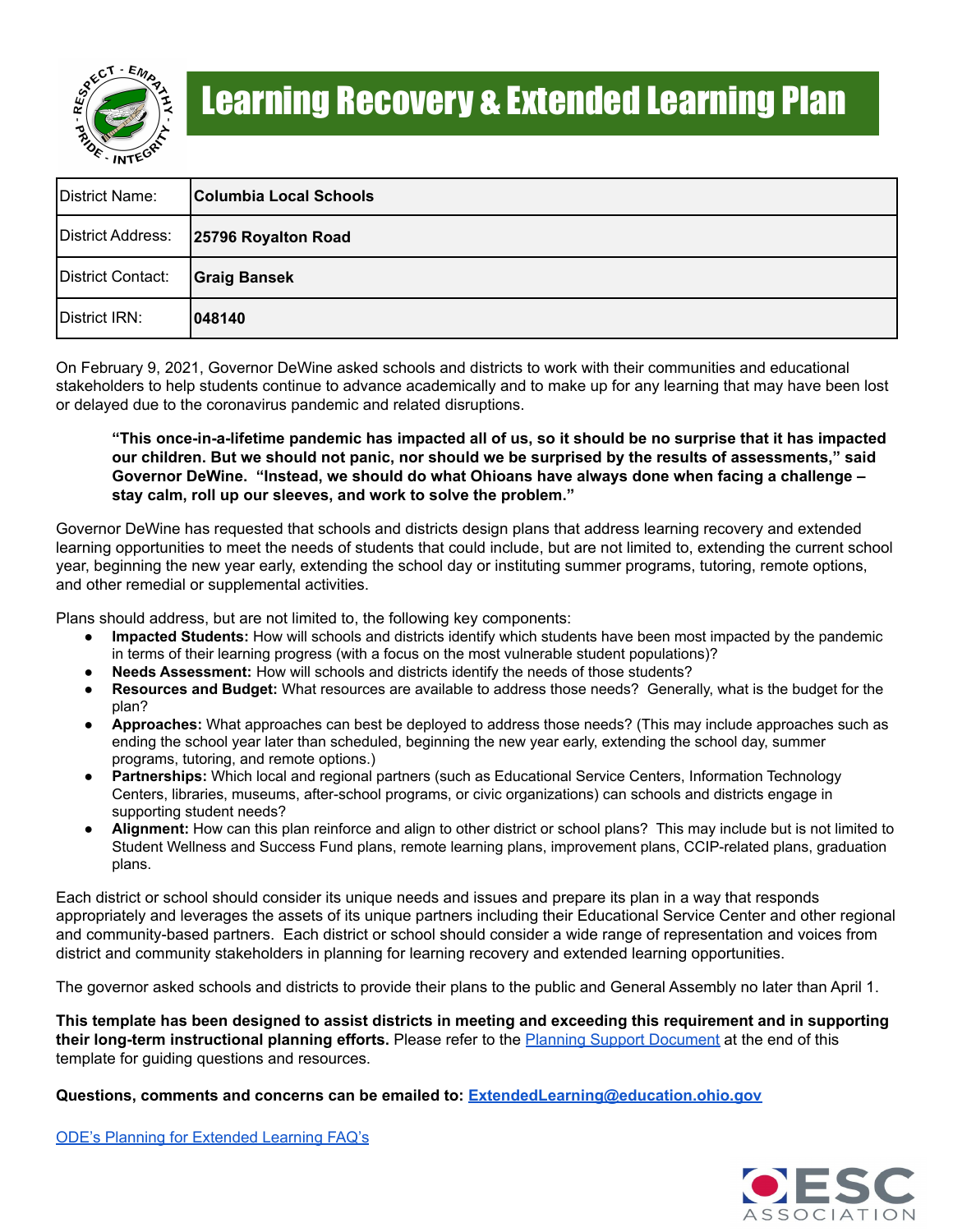

#### **Identifying Academic Needs**

| Impacted<br><b>Students:</b> | How will schools/districts identify which students have been most impacted by the pandemic in<br>terms of their learning progress (with a focus on the most vulnerable student populations<br>including but not limited to disengaged students)?                                                                                                                                               |
|------------------------------|------------------------------------------------------------------------------------------------------------------------------------------------------------------------------------------------------------------------------------------------------------------------------------------------------------------------------------------------------------------------------------------------|
| Spring 2021                  | Columbia Local School District (CLSD) will identify students who have been most impacted by<br>the pandemic through:<br>Failure of a course<br>Data from NWEA MAPS<br>Data from AIMSWEB+<br>Data from teacher created assessments/projects<br>Attendance records<br>These students will be the targeted population for our early Summer 2021 programs.                                         |
| Summer 2021                  | CLSD will identify students who have been most impacted by the pandemic through:<br>Failure of a course<br>Data from NWEA MAPS<br>Data from AIMSWEB+<br>Ohio State Assessments grades 3-12<br>These students will be the targeted population for our August 2021 Summer Program and for<br>placement in our Fall 21 Title and Raider Recharge programs.                                        |
| 2021 - 2022                  | CLSD will identify students who have been most impacted by the pandemic through:<br>Failure of a course<br>Data from NWEA MAPS<br>Ohio State Assessments grades 3-12<br>Data from our Summer Programs<br>$\bullet$<br>Vertical progression grade level meetings will be held at the end of the year to discuss student<br>achievement and the educational needs for the 2022-2023 school year. |

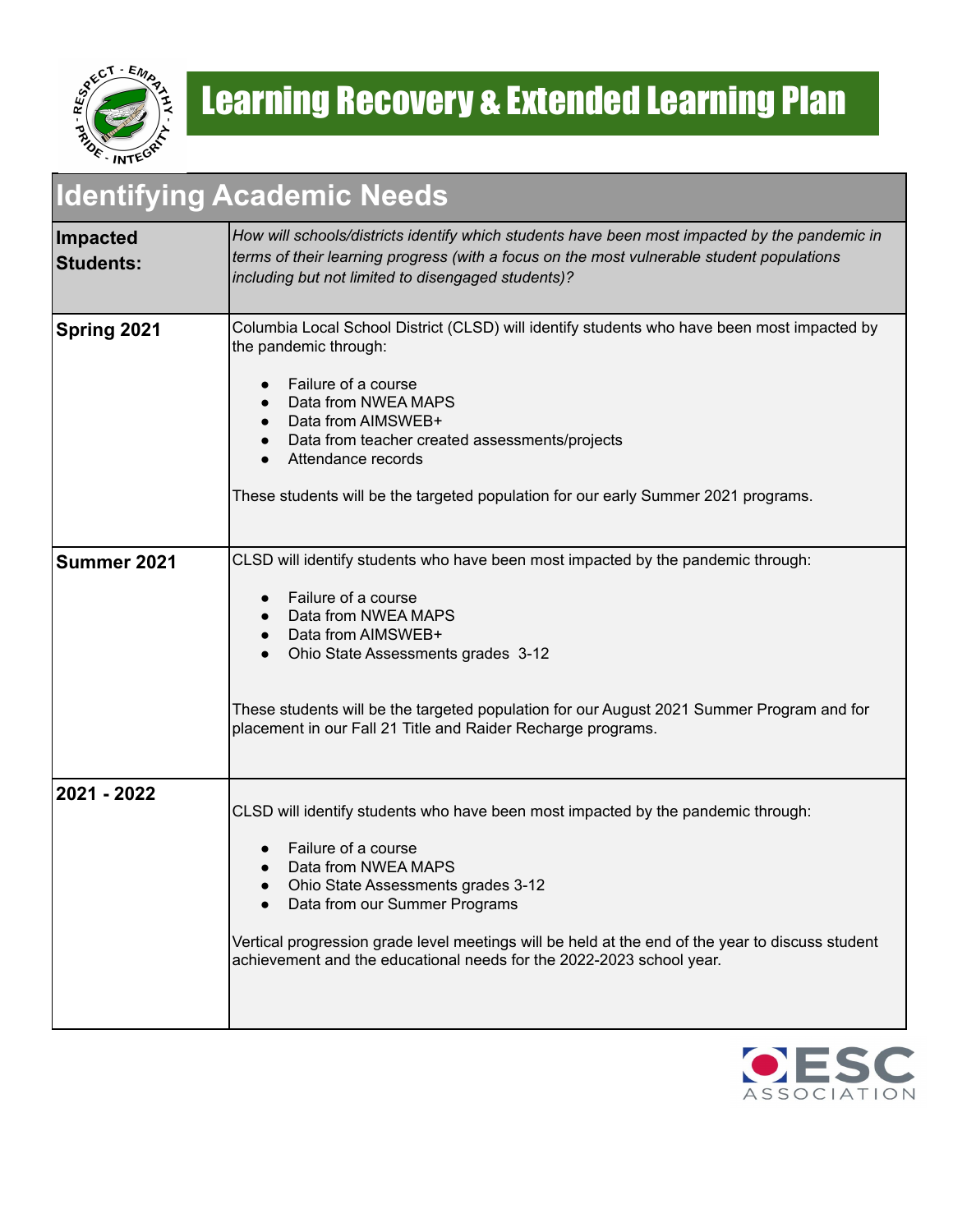

| <b>Approaches to Address Academic Gap Filling</b>                     |                                                                                                                                                                                                                                                                                                                                                                                                                                                                                                                                                  |  |  |
|-----------------------------------------------------------------------|--------------------------------------------------------------------------------------------------------------------------------------------------------------------------------------------------------------------------------------------------------------------------------------------------------------------------------------------------------------------------------------------------------------------------------------------------------------------------------------------------------------------------------------------------|--|--|
| <b>Approaches &amp;</b><br>Removing/<br>Overcoming<br><b>Barriers</b> | What approaches will schools/districts use to fill learning needs identified above?<br>What steps will be taken to remove/overcome barriers that may be associated with the "Gap<br>Filling Approaches" (transportation to tutoring, no data to track/identify specific student needs,<br>funding concerns to support approaches, etc.)?                                                                                                                                                                                                         |  |  |
| Spring 2021                                                           | To fill the learning needs identified by the District Leadership team, Columbia Local School<br>District implemented a Raider Recharge program. Two staff members were hired to work with<br>students on the day opposite of their in person learning day. Students would be tutored in areas<br>where gaps were evident. Thru 3/5/2021, over 700 students have come in for extra help.                                                                                                                                                          |  |  |
|                                                                       | To fill the learning needs identified by the District and Building Leadership teams, Columbia<br>Local Schools will implement a variety of Summer programs to help students meet grade level<br>standards, recover credits and close gaps.                                                                                                                                                                                                                                                                                                       |  |  |
| Summer 2021                                                           | K-8 Summer Camp will run Monday-Thursday 9-11 during the month of June using STEM grade<br>level kits from Stemfinity for a cross curricular approach to learning.<br>K-4 Reading Buddy High school students will partner with our K-4 students to practice oral<br>reading. Partnership with Columbia Local Library to enroll in the Summer Learning Program.<br>Tutoring CLSD will provide a list to our parents of teachers willing to tutor.<br>K-8 Jump Start will run for a week in August to help students strengthen necessary skills to |  |  |
|                                                                       | begin the 2021-2022 with a head start. This will be Math and English Language Arts based.<br>Grades 9-12 Credit Recovery students who are credit deficient will work through Apex Learning<br>online courses.                                                                                                                                                                                                                                                                                                                                    |  |  |
| 2021 - 2022                                                           | To fill the learning needs identified by the District Leadership team, Columbia Local School<br>District will continue the Raider Recharge program. A staff member will be hired at Copopa and<br>CMS to help students during building Intervention time to help Tier I and Tier II students who<br>exhibit gaps, but do not qualify for Title One Services. CHS will also implement an Intervention<br>period where students who did not test proficient on the Spring 2020 End of Course Exams will<br>receive extra help.                     |  |  |
|                                                                       | Students will take NWEA MAPS tests K-12 to identify gaps and set growth targets. This will<br>continue yearly from here on out.                                                                                                                                                                                                                                                                                                                                                                                                                  |  |  |
|                                                                       | To identify early literacy gaps, CLSD will utilize a reading specialist from the ESC to coach our<br>K-4 teachers on the Science of Reading.                                                                                                                                                                                                                                                                                                                                                                                                     |  |  |
| 2022 - 2023                                                           | We will evaluate our Raider Recharge program, Intervention periods and the support we<br>received from the ESC reading specialist. We will continue these programs if we feel they were<br>valuable and gaps were being filled with the interventions in place.                                                                                                                                                                                                                                                                                  |  |  |

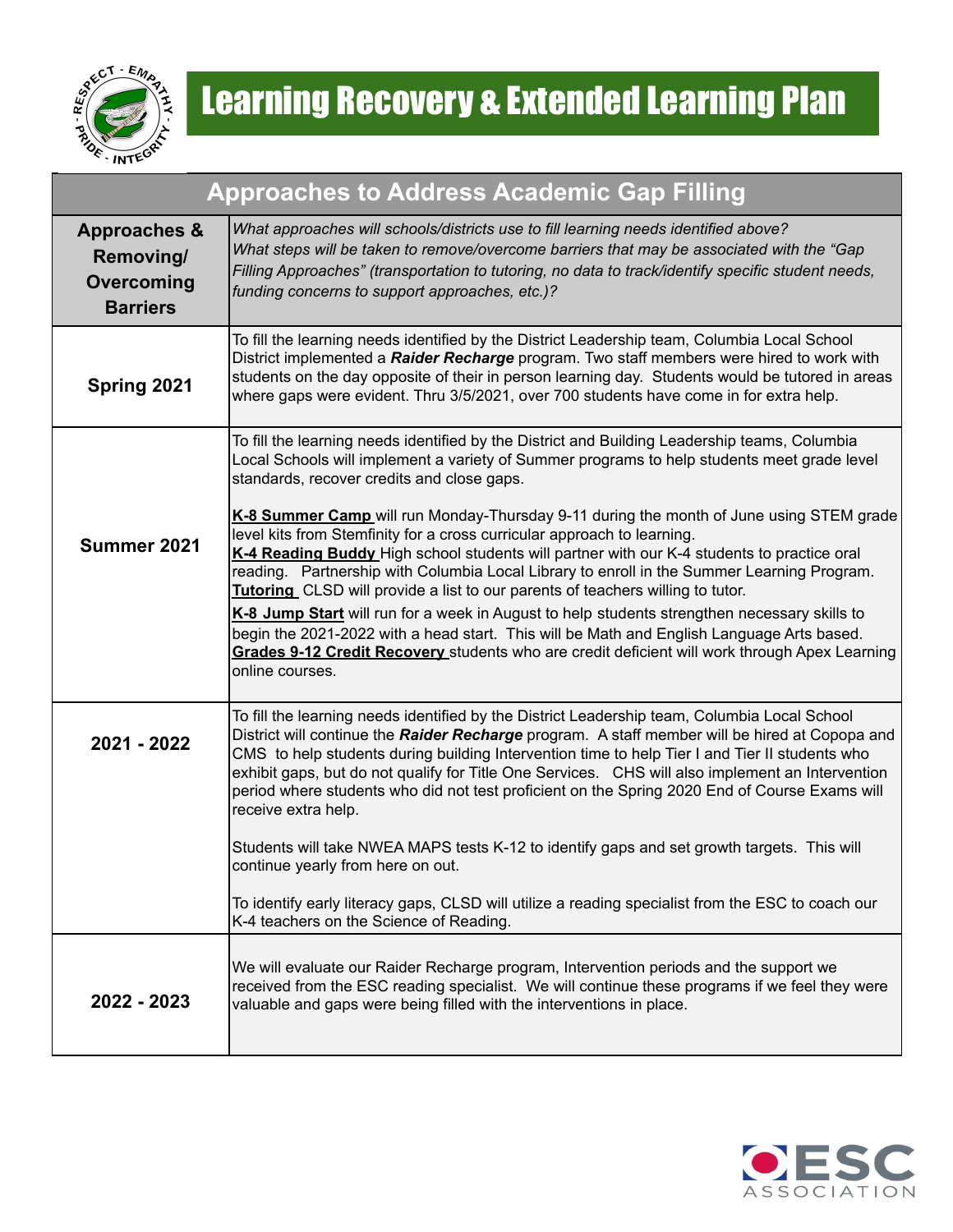

| <b>Approaches to Identify Social &amp; Emotional Needs</b> |                                                                                                                                                                                                                                                                                                                                                                                                                                                                                                                                                                                                                                                                                                                                                                                                                                                                                                                                                                                                                                                                                                                                                                                                                                                                                                             |  |
|------------------------------------------------------------|-------------------------------------------------------------------------------------------------------------------------------------------------------------------------------------------------------------------------------------------------------------------------------------------------------------------------------------------------------------------------------------------------------------------------------------------------------------------------------------------------------------------------------------------------------------------------------------------------------------------------------------------------------------------------------------------------------------------------------------------------------------------------------------------------------------------------------------------------------------------------------------------------------------------------------------------------------------------------------------------------------------------------------------------------------------------------------------------------------------------------------------------------------------------------------------------------------------------------------------------------------------------------------------------------------------|--|
| <b>Impacted</b><br><b>Students:</b>                        | How will schools/districts identify which students have been most impacted by the pandemic in<br>terms of their social/emotional needs (with a focus on the most vulnerable student populations<br>including but not limited to disengaged students)?                                                                                                                                                                                                                                                                                                                                                                                                                                                                                                                                                                                                                                                                                                                                                                                                                                                                                                                                                                                                                                                       |  |
| Spring 2021                                                | <b>Tier 1</b> SEL activities take place across CLSD for all students.<br>Preschool: Students are all screened with the Ages and Stages Questionnaires ASQ-3 that<br>identify any social, emotional, and behavioral needs.<br>Grades K-4: Counselor does whole group lessons with built in assessments that identify red<br>flags.<br>Grades 5-8: Students take an electronic needs assessment to assess and identify social<br>emotional, career and academic needs.<br>Tier <sub>2</sub><br>Those identified through the Tier 1 assessments will work with the counselor individually or in<br>small groups<br>Tier 3<br>Students identified with intensive needs will be referred out to our partner agencies.<br>Teachers refer students to counselors for those who are struggling emotionally.<br>Columbia Local School's Social Worker and Guidance Counselors created a needs assessment<br>to identify students who are vulnerable. Topics include but are not limited to food insecurity,<br>eviction, housing, rent supports, resources for utility supports, need for clothing, referrals to<br>community mental health services, school adjustment, referrals to career services for parents<br>parenting skills family conflict management/family counseling referrals, drug/alcohol addiction |  |
| Summer 2021                                                | referrals.<br>Contact with parents will be vital for students that are showing signs of needing to be cared for<br>over the summer. Conversations will be had through the administration, guidance and social<br>worker for students that are showing signs of distress at the end of the year.                                                                                                                                                                                                                                                                                                                                                                                                                                                                                                                                                                                                                                                                                                                                                                                                                                                                                                                                                                                                             |  |
| 2021 - 2022                                                | <b>Tier 1</b> SEL activities take place across CLSD for all students.<br>Preschool: Students are all screened with the Ages and Stages Questionnaires ASQ-3 that<br>identify any social, emotional, and behavioral needs.<br>Grades K-4: Counselor does whole group lessons with built in assessments that identify red<br>∣flags.<br>Grades 5-8: Students take an electronic needs assessment to assess and identify social<br>emotional, career and academic needs.<br>Tier <sub>2</sub><br>Those identified through the Tier 1 assessments will work with the counselor individually or in<br>small groups                                                                                                                                                                                                                                                                                                                                                                                                                                                                                                                                                                                                                                                                                               |  |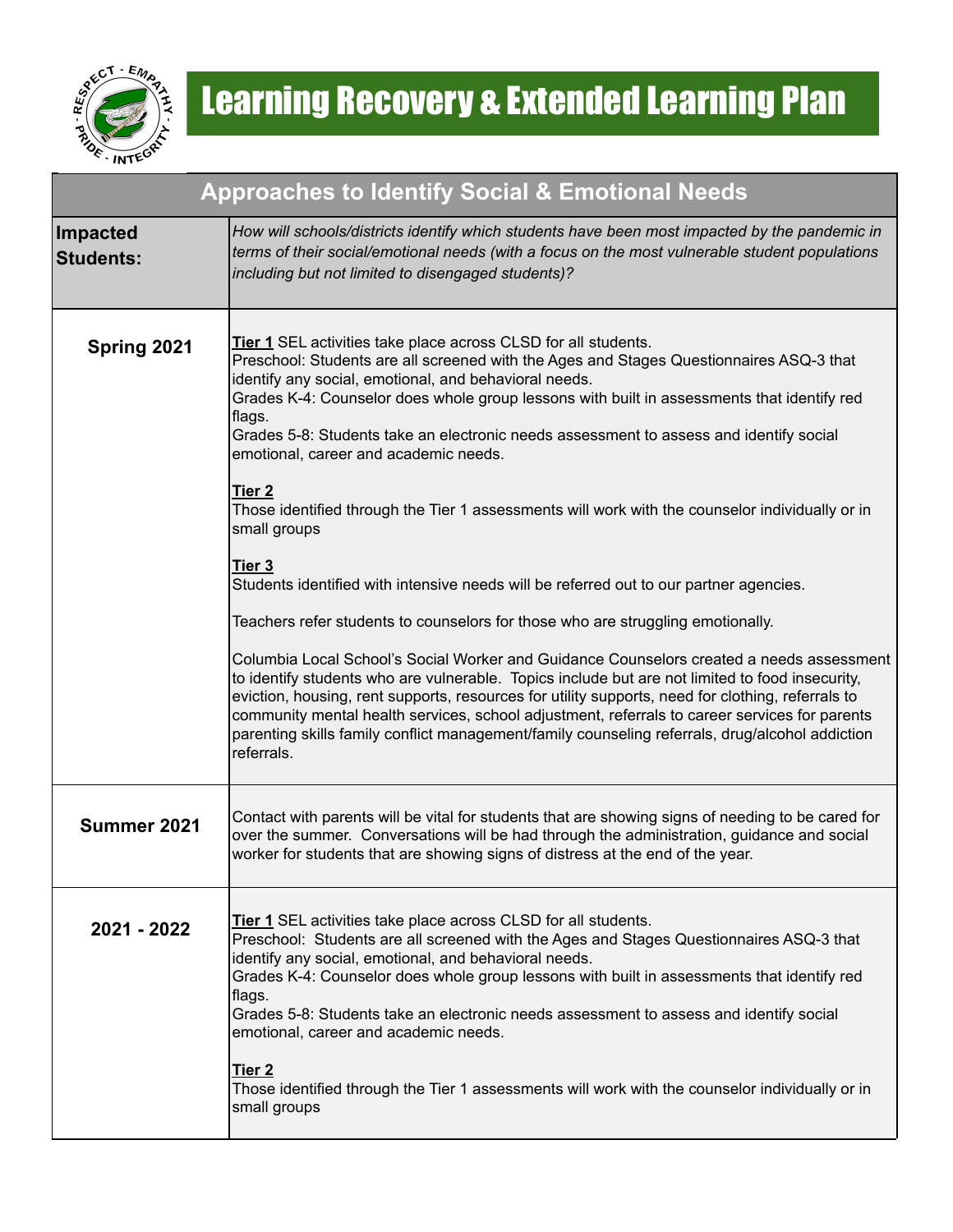

|             | Tier 3<br>Students identified with intensive needs will be referred out to our partner agencies.<br>Teachers, also, refer students to counselors for those who are struggling emotionally.<br>Columbia Local School's Social Worker and Guidance Counselors created a needs assessment<br>to identify students who are vulnerable. Topics include but are not limited to food insecurity,<br>eviction, housing, rent supports, resources for utility supports, need for clothing, referrals to<br>community mental health services, school adjustment, referrals to career services for parents<br>parenting skills family conflict management/family counseling referrals, drug/alcohol addiction<br>referrals. |
|-------------|------------------------------------------------------------------------------------------------------------------------------------------------------------------------------------------------------------------------------------------------------------------------------------------------------------------------------------------------------------------------------------------------------------------------------------------------------------------------------------------------------------------------------------------------------------------------------------------------------------------------------------------------------------------------------------------------------------------|
|             |                                                                                                                                                                                                                                                                                                                                                                                                                                                                                                                                                                                                                                                                                                                  |
| 2022 - 2023 | <b>Tier 1</b> SEL activities take place across CLSD for all students.<br>Preschool: Students are all screened with the Ages and Stages Questionnaires ASQ-3 that<br>identify any social, emotional and behavioral needs.<br>Grades K-4: Counselor does whole group lessons with built in assessments that identify red<br>flags.<br>Grades 5-8: Students take an electronic needs assessment to assess and identify social<br>emotional, career and academic needs.                                                                                                                                                                                                                                              |
|             | Tier 2<br>Those identified through the Tier 1 assessments will work with the counselor individually or in<br>small groups                                                                                                                                                                                                                                                                                                                                                                                                                                                                                                                                                                                        |
|             | Tier 3<br>Students identified with intensive needs will be referred out to our partner agencies.                                                                                                                                                                                                                                                                                                                                                                                                                                                                                                                                                                                                                 |
|             | Teachers, also, refer students to counselors for those who are struggling emotionally.                                                                                                                                                                                                                                                                                                                                                                                                                                                                                                                                                                                                                           |
|             | Columbia Local School's Social Worker and Guidance Counselors created a needs assessment<br>to identify students who are vulnerable. Topics include but are not limited to food insecurity,<br>eviction, housing, rent supports, resources for utility supports, need for clothing, referrals to<br>community mental health services, school adjustment, referrals to career services for parents<br>parenting skills family conflict management/family counseling referrals, drug/alcohol addiction<br>referrals.                                                                                                                                                                                               |

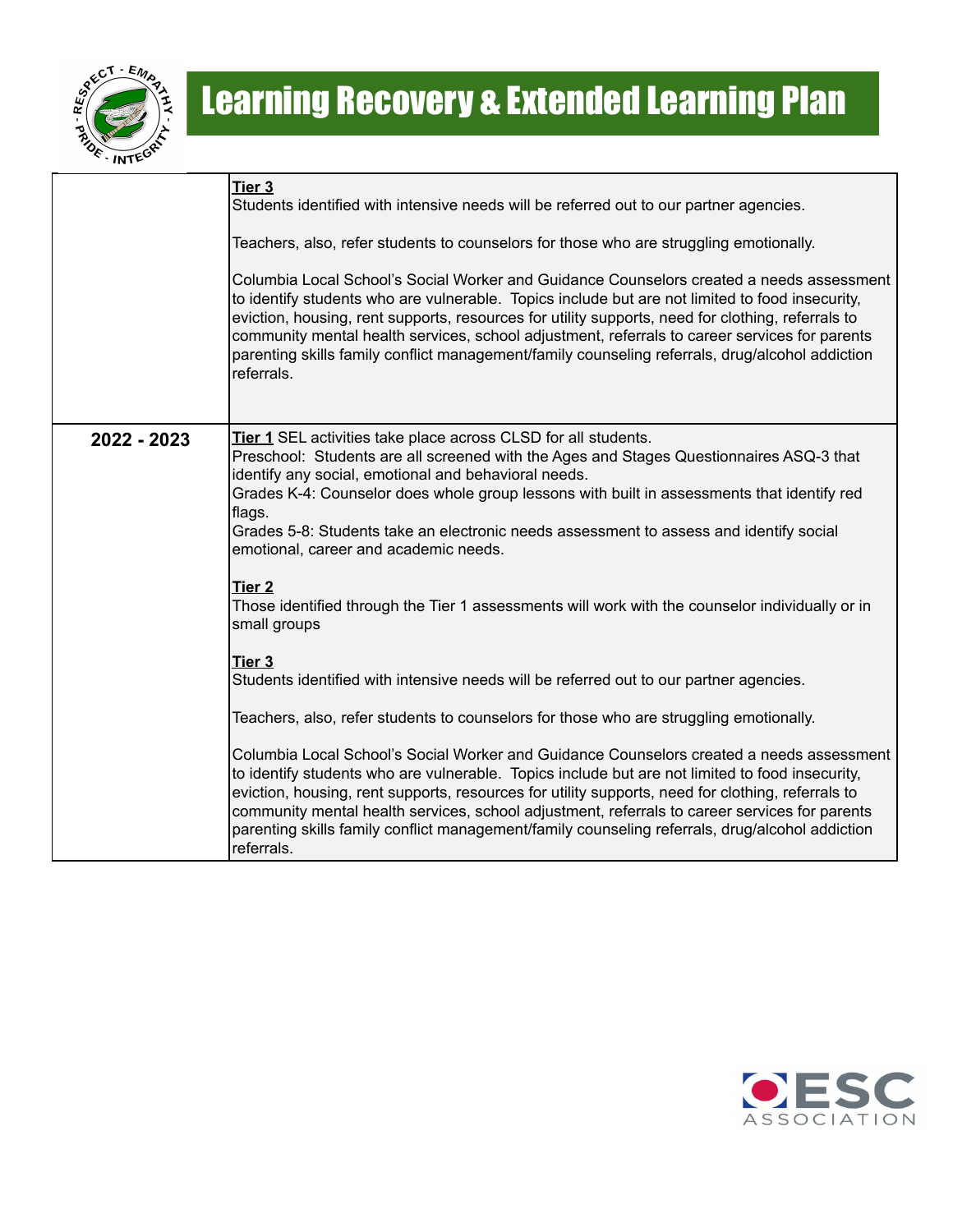

| <b>Approaches to Address Social and Emotional Need</b>                |                                                                                                                                                                                                                                                                                                                                                                                                                                                                                                                                                                                                                                                    |  |  |
|-----------------------------------------------------------------------|----------------------------------------------------------------------------------------------------------------------------------------------------------------------------------------------------------------------------------------------------------------------------------------------------------------------------------------------------------------------------------------------------------------------------------------------------------------------------------------------------------------------------------------------------------------------------------------------------------------------------------------------------|--|--|
| <b>Approaches &amp;</b><br>Removing/<br>Overcoming<br><b>Barriers</b> | What approaches will schools/districts use to address social and emotional needs identified<br>above? What steps will be taken to remove/overcome barriers that may be associated with<br>the social/emotional needs" (transportation to support services, no data to track/identify<br>specific student needs, funding concerns to support approaches, etc.)?                                                                                                                                                                                                                                                                                     |  |  |
| Spring 2021                                                           | Columbia Local School District addressed social and emotional needs through:<br>Individual student guidance based on teacher referrals<br>$\bullet$<br>PreK-4 in class lessons<br>$\bullet$<br>Grades 6 and 8 mental health education and prevention through a partnership with<br>$\bullet$<br>LifeAct.<br>PreK-12 school based counseling with a partnership with Applewood.<br>$\bullet$<br>Grade 7 completed Signs of Suicide training with Applewood.<br>$\bullet$<br>Evaluated various SEL curriculums for a K-8 aligned curriculum.                                                                                                         |  |  |
| Summer 2021                                                           | Columbia Local School District will address social and emotional needs through:<br>The partnership with Applewood will continue over the summer. Applewood will<br>$\bullet$<br>continue to service previously identified students.<br>Work to align the Second Step curriculum.                                                                                                                                                                                                                                                                                                                                                                   |  |  |
| 2021-2022                                                             | Columbia Local School District will address social and emotional needs through:<br>Individual student guidance based on teacher referrals<br>$\bullet$<br>K-8 social emotional learning curriculum, Second Step, will be adopted. Guidance<br>$\bullet$<br>counselors will give lessons.<br>PreK uses the Ohio Department of Education Early Learning Standards<br>$\bullet$<br>Grades 6, 7 and 8 mental health education and prevention through a partnership<br>$\bullet$<br>with LifeAct.<br>PreK-12 school based counseling with a partnership with Applewood.<br>$\bullet$<br>Grade 7 will complete Signs of Suicide training with Applewood. |  |  |
| 2022-2023                                                             | Columbia Local School District will address social and emotional needs through:<br>Individual student guidance based on teacher referrals<br>$\bullet$<br>K-8 social emotional learning curriculum, Second Step, will be adopted. Guidance<br>$\bullet$<br>Counselors will give lessons.<br>PreK uses the Ohio Department of Education Early Learning Standards<br>$\bullet$<br>Grades 6, 7 and 8 mental health education and prevention through a partnership<br>$\bullet$<br>with LifeAct.<br>PreK-12 school based counseling with a partnership with Applewood.<br>$\bullet$<br>Grade 7 will complete Signs of Suicide training with Applewood. |  |  |